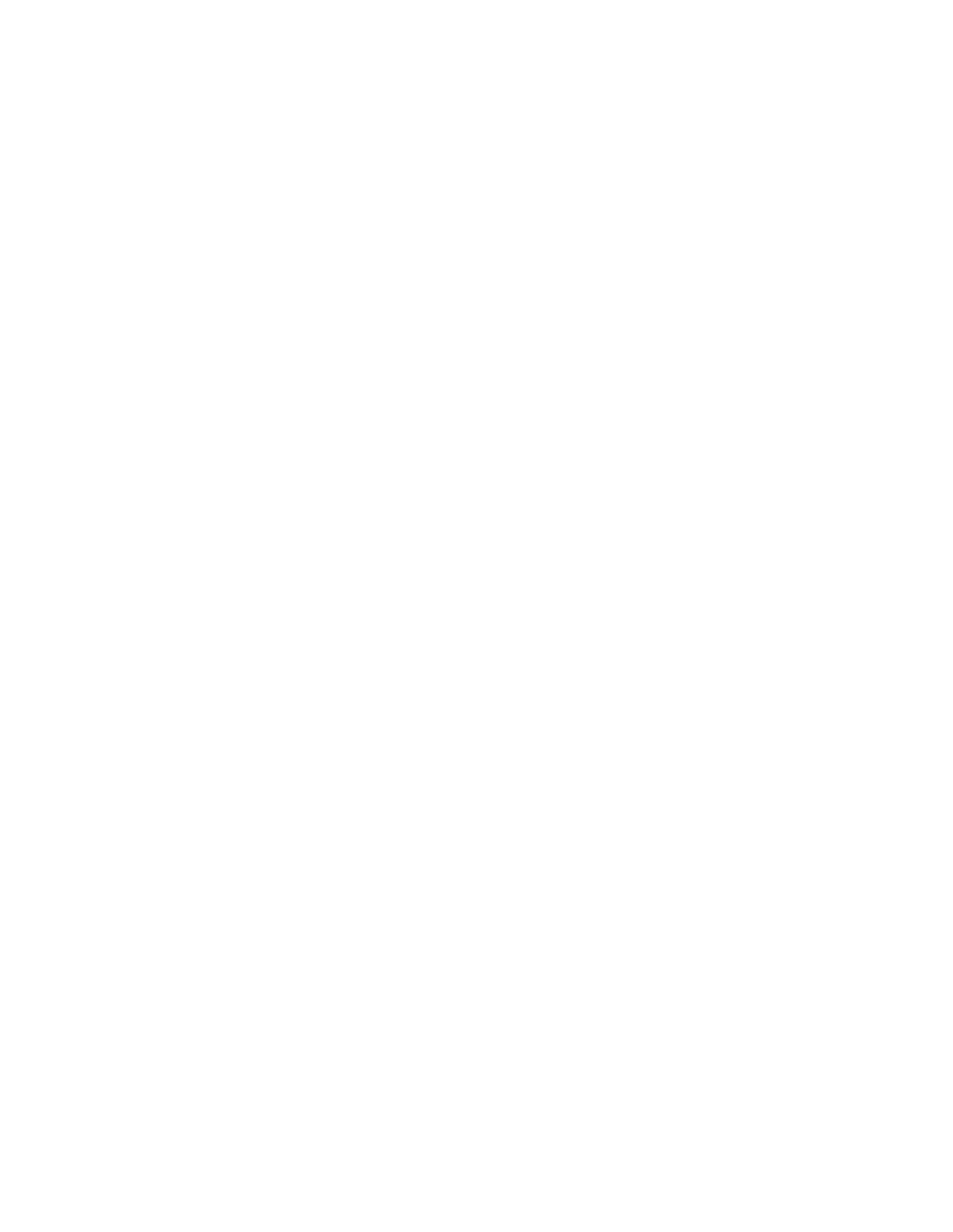Leveraging Community College-High School Partnerships to Improve College Preparation: A Success Story from Leeward Community College in Hawaiʻi

Changhua Wang Michelle Hodara

August 2014

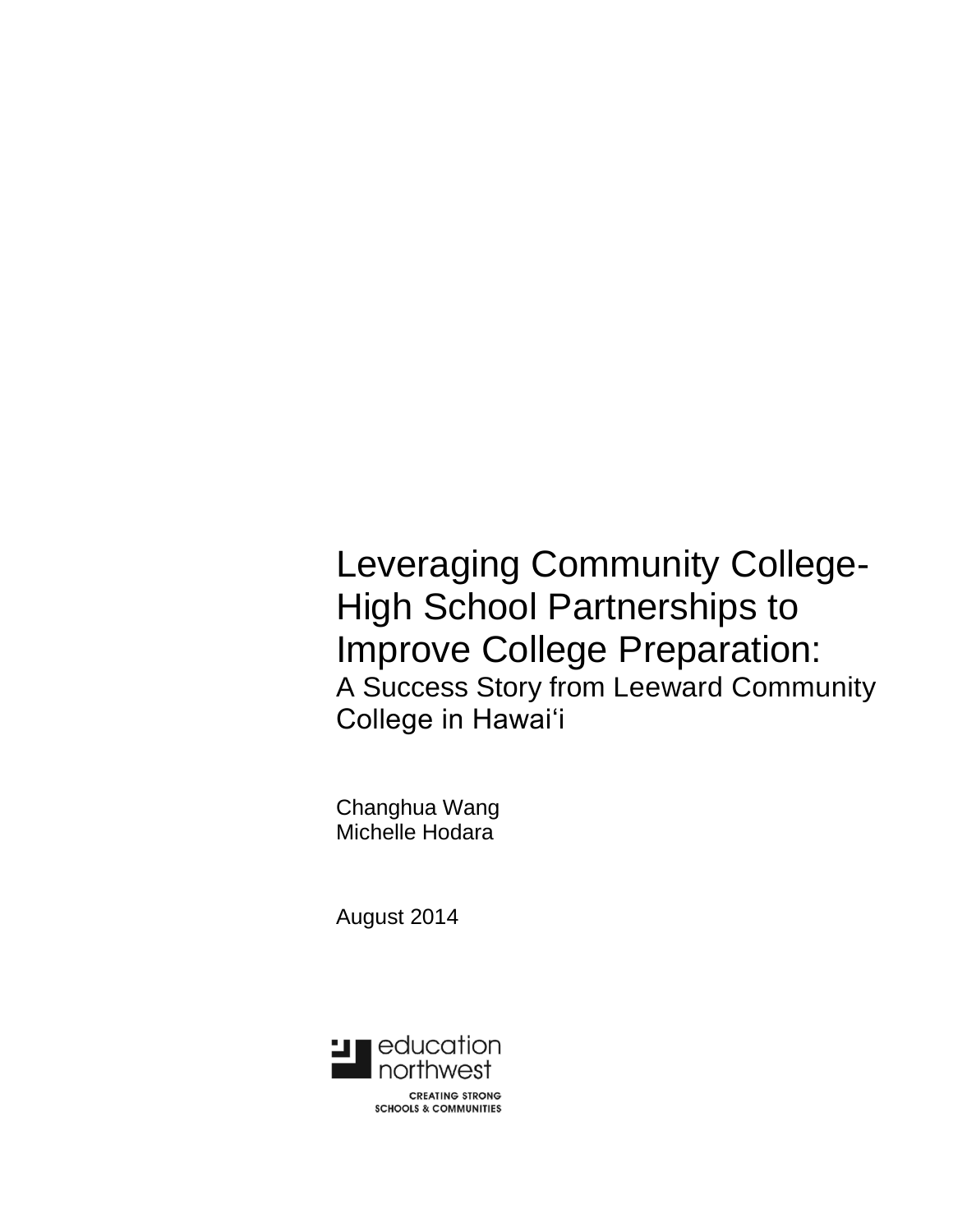## About Education Northwest

Founded as a nonprofit corporation in 1966, Education Northwest builds capacity in schools, families, and communities through applied research and development. This case study, describing the development of a college outreach program at Leeward Community College using GEAR UP Hawaiʻi funding, was conducted at the request of GEAR UP Hawai i.

### **Contact**

Education Northwest 101 SW Main Street, Suite 500 Portland, OR 97204 [educationnorthwest.org](http://www.educationnorthwest.org/) 503.275.9500

### **Authors**

Changhua Wang Michelle Hodara

## **Suggested Citation**

Wang, C. & Hodara, M. (2014). *Leveraging Community College-High School Partnerships to Improve College Preparation: A Success Story from Leeward Community College in Hawaiʻi.* Portland, OR: Education Northwest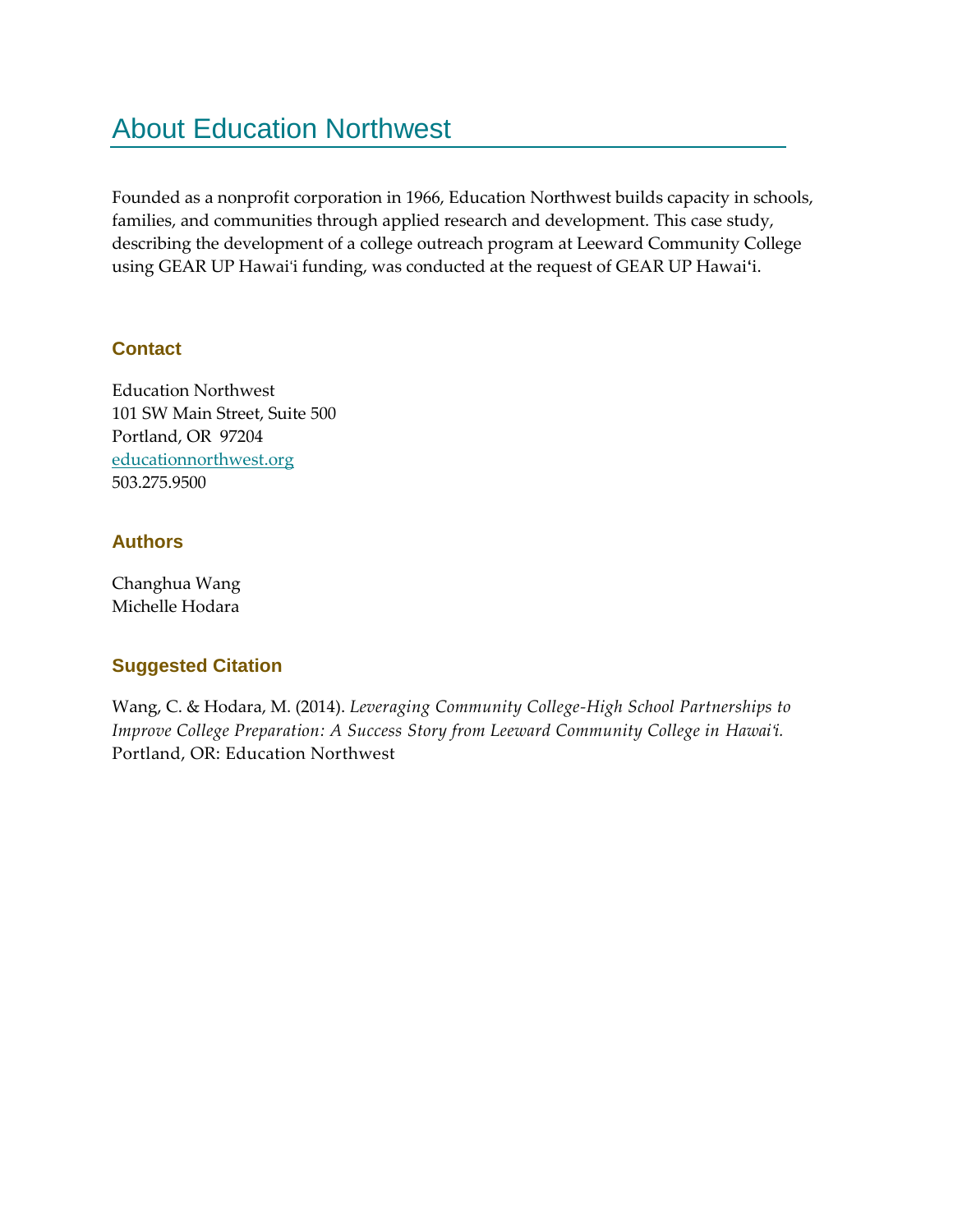## **Contents**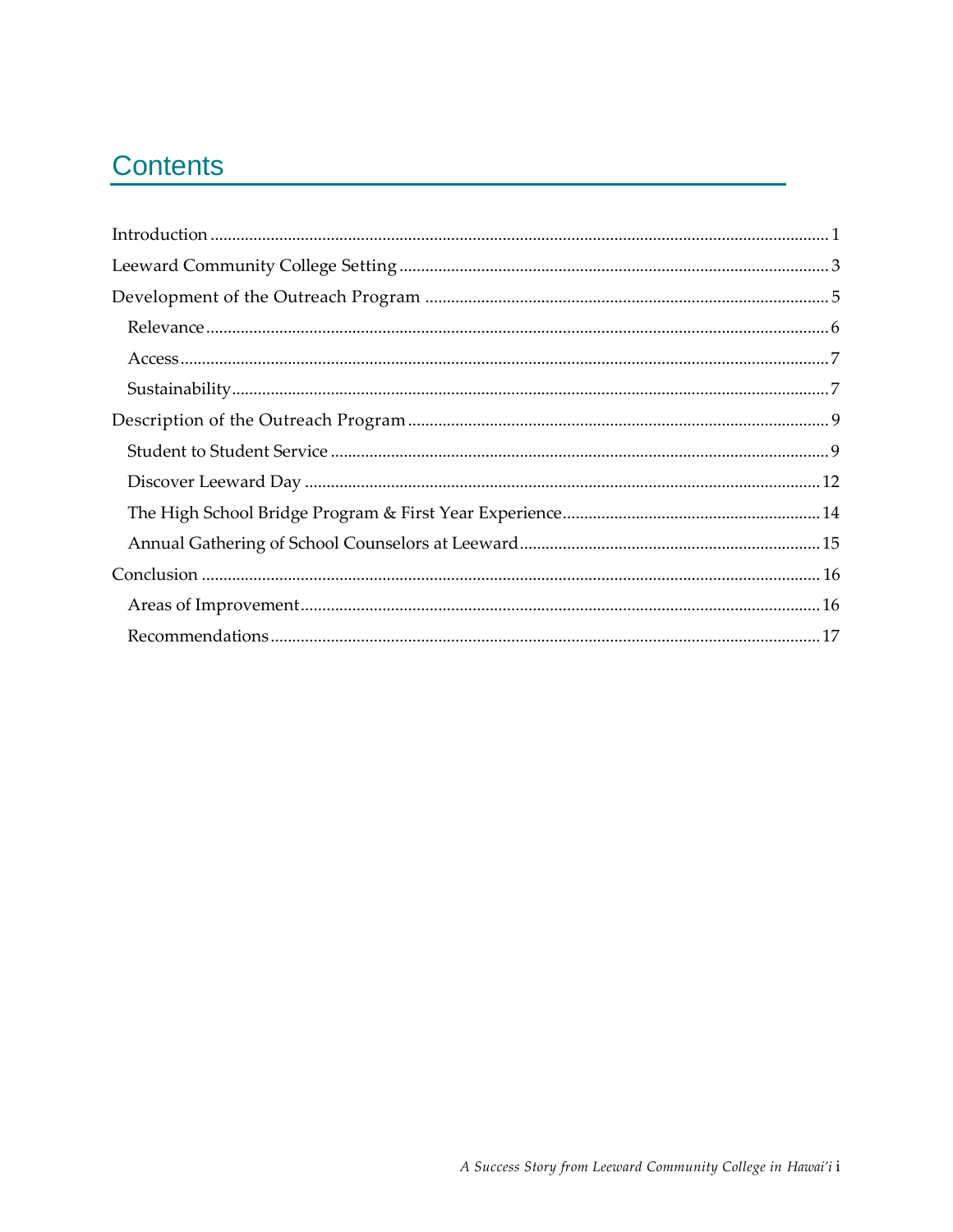# List of Figures

| Figure 2 Organizational Chart of Student Services at Leeward Community College  8 |
|-----------------------------------------------------------------------------------|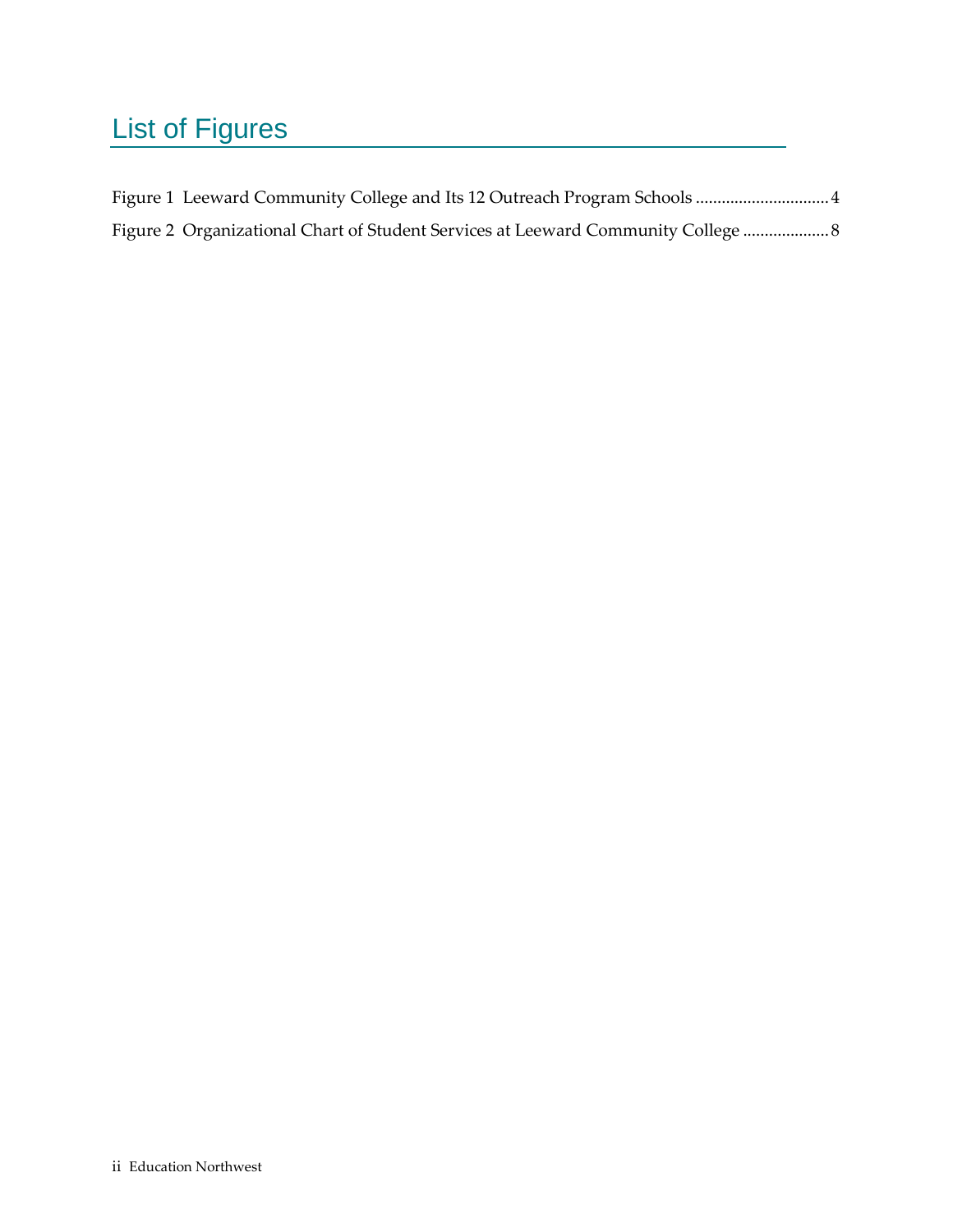## Acknowledgements

We would like to thank Sena Pierce, Evaluation Specialist of GEAR UP Hawaiʻi, and Angela Jackson, director of GEAR UP Hawaiʻi, for their contributions to the design of the case study and their generous logistical support for conducting this study. We also appreciate all the valuable feedback provided by other GEAR UP Hawaiʻi staff members.

Our special thanks also go to all Leeward Community College (LCC) staff members who were involved in this case study, particularly to Kami Kato, assistant to Dean of Student Services and Sheryl Higa, coordinator of the College Recruitment Unit of the Office of Student Services for their sharing of the history, successes, and challenges met in developing, implementing, and sustaining this outreach program.

We would like to thank school administrators, counselors, teachers, the outreach program participating students, and LCC peer mentors for their reflective description of the program as well as their candid comments and suggestions.

Changhua Wang Michelle Hodara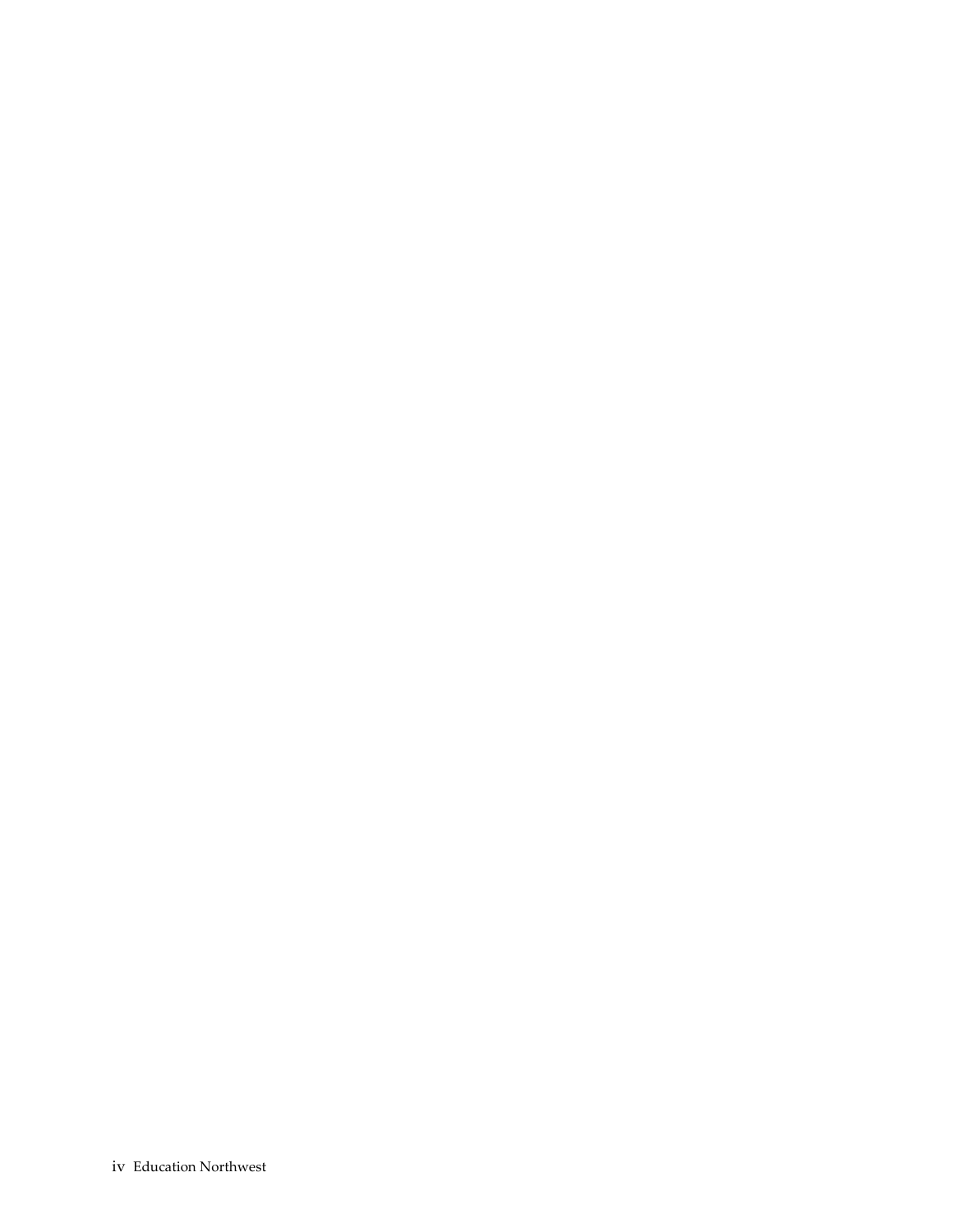## <span id="page-8-0"></span>**Introduction**

This case study describes how GEAR UP (**G**aining **E**arly **A**wareness and **R**eadiness for **U**ndergraduate **P**rograms) Hawaiʻi partnered with Leeward Community College (LCC) to create a sustainable outreach program to prepare secondary school students for college and career.

GEAR UP is a competitive grant program of the U.S. Department of Education, intended to increase the number of low-income students who are prepared to enter and succeed in postsecondary education. Hawaiʻi is currently one of 34 states awarded a GEAR UP state grant, and received its first round of GEAR UP funding in 2000.

GEAR UP Hawaiʻi is operated as an integral part of Hawaiʻi P-20 Partnerships for Education—a statewide initiative led by the Executive Office on Early Learning at the Office of Governor, the Hawaii Department of Education, and the University of Hawaiʻi System (UH). The Partnerships' goal is to strengthen the education pipeline from early childhood through higher education.

The focus of GEAR UP Hawaiʻi has evolved over the years. In its first round of funding (2000 to 2005), GEAR UP Hawaiʻi focused on partnership with middle and high schools. It was not until 2005, in the second round of funding (2005 to 2011), that GEAR UP Hawaiʻi started to shift its focus to partnerships with UH community colleges and campuses to deliver services to secondary school students, particularly those from Title I or low-income schools. GEAR UP Hawaiʻi is now partnering with six of the seven community colleges in the state to provide college and career preparatory services to secondary school students. This case study focuses on the partnership between GEAR UP Hawaiʻi and LCC, to showcase the development and implementation of a college outreach program.

To provide some context on the setting, this study begins with a brief description of LCC and the high schools it serves through its outreach program. Next, we describe the development of the program and how GEAR UP funding was used to stimulate a systemic change in community college student services, with an enhanced focus on low-income students. Third, we focus on features of the outreach program. We conclude with lessons learned from the development, implementation, and eventual sustainability of the outreach program. Throughout this case study, we share perspectives on the outreach program from key stakeholders.

This study is based on interview data, observations, and documentary evidence collected by the authors, external evaluators of GEAR UP Hawaiʻi, between February and April 2014.The authors interviewed five GEAR UP Hawaiʻi and LCC staff members integral to the development and implementation of the outreach program at LCC; conducted two focus groups with LCC students served by the outreach program and three interviews with LCC student peer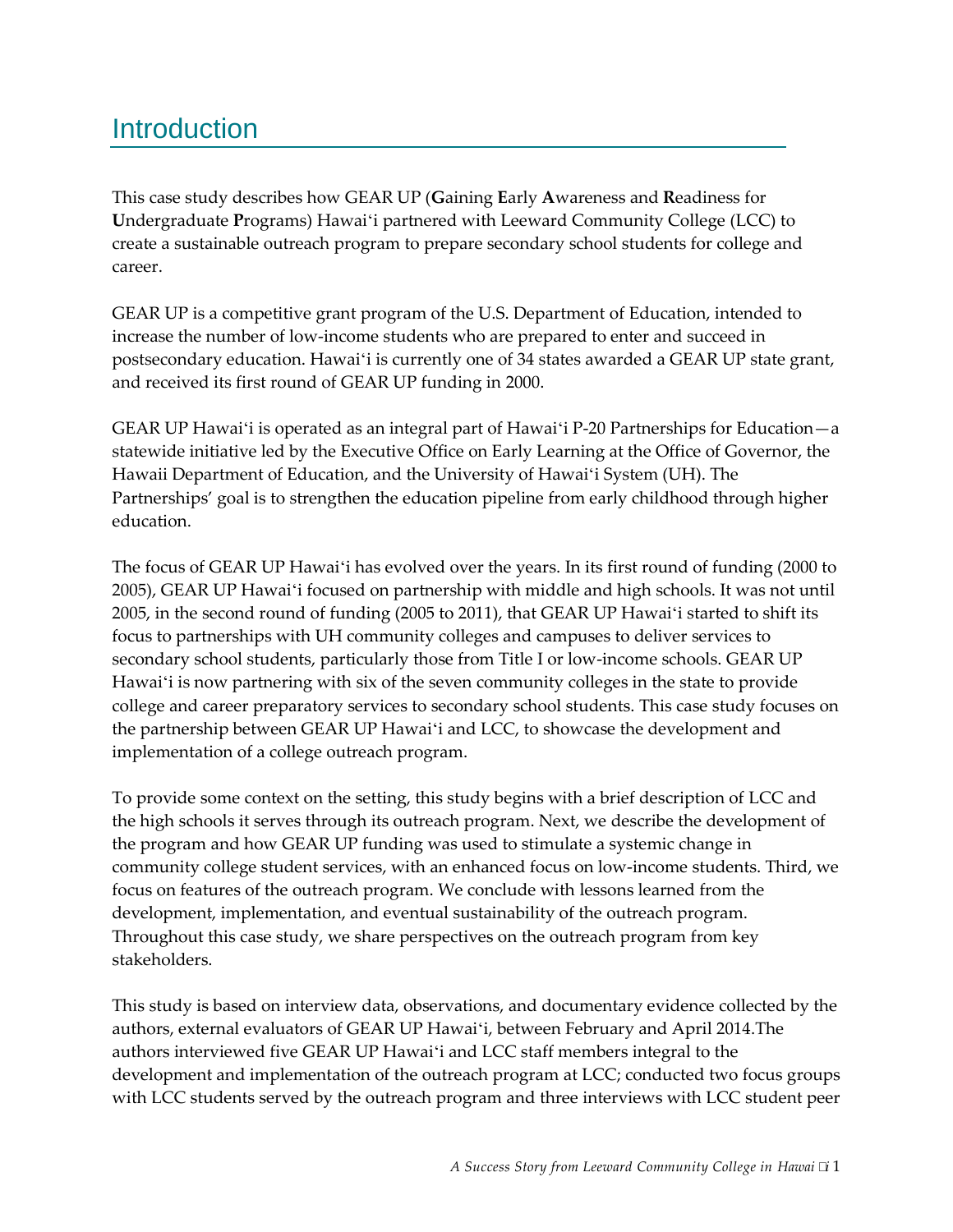mentors; observed the "Discover Leeward Day" at LCC; and visited four secondary schools targeted by LCC's outreach program, where we interviewed seven high school counselors and administrators. Finally, we reviewed policy and program documents and other materials related to GEAR UP Hawaiʻi and the LCC outreach program, including survey data collected by LCC on the college outreach program that provided us with perspectives from program participants.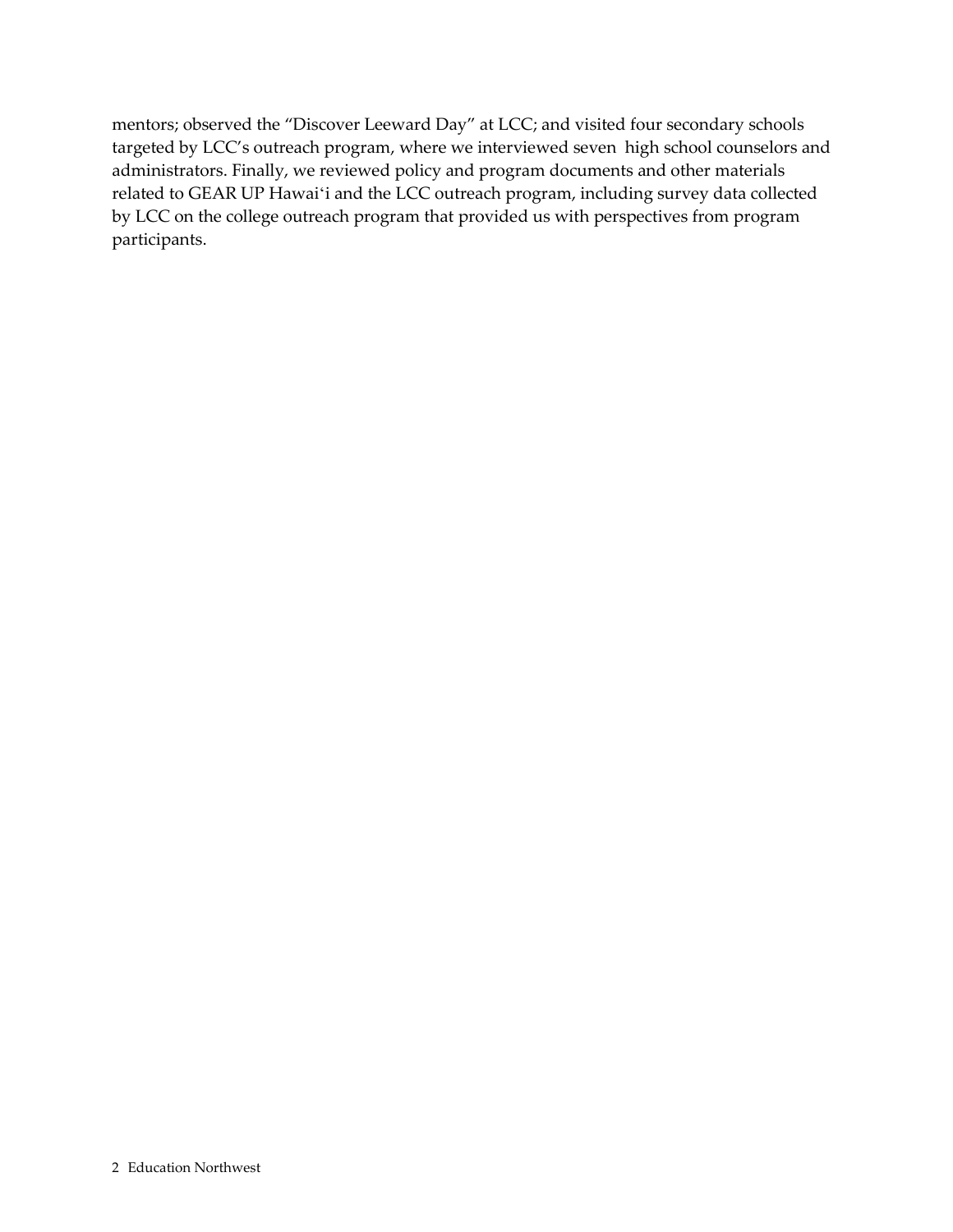# <span id="page-10-0"></span>Leeward Community College Setting

Leeward Community College, on the island of Oahu, is one of seven community colleges in the University of Hawaiʻi system. Located in Pearl City, outside the capital of the state (Honolulu), the campus of LCC overlooks Pearl Harbor and fleets of navy ships. The college serves close to 8,000 diverse "credit" students seeking a credential; 30 percent of the student population are Native Hawaiian students, 21 percent are Filipino students, 15 percent are students of mixed ethnicity, 11 percent are White students, and the remaining 24 percent are students of other ethnicities, such as Japanese, Chinese, and Pacific Islander.<sup>1</sup>

The LCC service area consists of high schools in the Central and Leeward Districts of Oahu. As illustrated in the following map, LCC has targeted 12 high schools as part of their outreach program.<sup>2</sup> These high schools differ widely—some have larger populations of low-income students than others, and measures of educational outcomes vary across the schools. For example, according to state data from 2013, the percentage of students who received free or reduced-price lunch at the 12 high schools ranged from 15 to 73 percent. The percentage of students who were proficient on the state assessments ranged from 49 to 87 percent in reading and 15 to 66 percent in math. Reflecting the diversity of the state population as a whole, all the target schools enrolled students from a variety of racial and ethnic groups, including Native Hawaiian, Filipino, Pacific Islander (e.g., Samoan, Tongan, Micronesian), Japanese, Korean, Chinese, Black, Hispanic, and White. However, the share of these student groups at each high school varied greatly; for example, the proportion of Native Hawaiian students ranged from 6 to 71 percent across the twelve high schools. In terms of distance, Waiʻanae High School was the farthest from LCC (23 miles) and Waipahu High School was closest (2 miles). Ten of the 12 schools are no more than 16 miles away from the Leeward campus.

1

<sup>1</sup> From Leeward Community Colleges campus profile: http://www.hawaii.edu/campuses/leeward.html

<sup>2</sup> These high schools are: Aiea HS, Campbell HS, Kapolei HS, Leilehua HS, Mililani HS, Moanalua HS, Nanakuli HS, Pearl City HS, Radford HS, Waialua HS, Waianae HS, Waipahu HS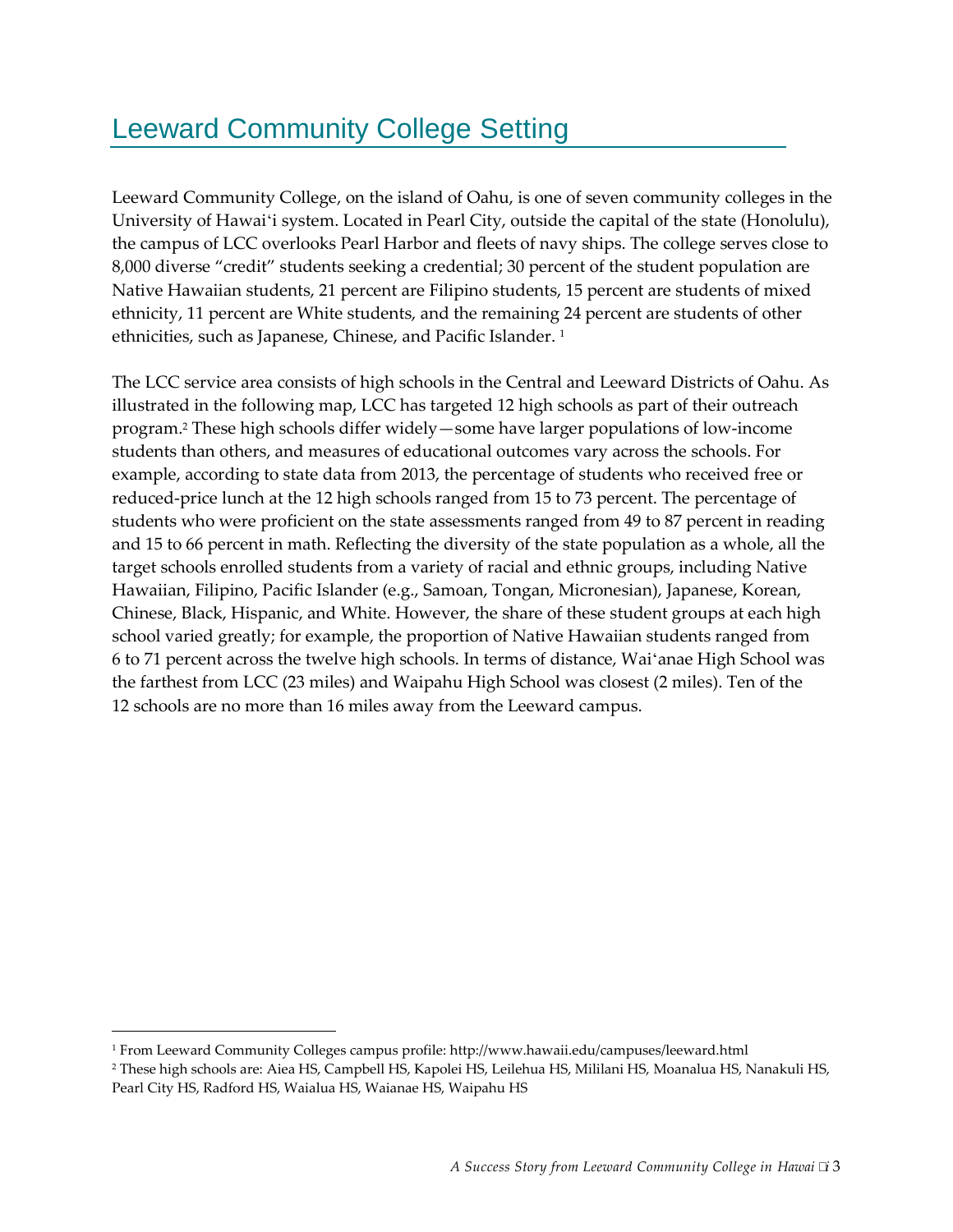

<span id="page-11-0"></span>*Figure 1 Leeward Community College and Its 12 Outreach Program Schools* 

Note: Geographic locations of schools are indicated by red dots.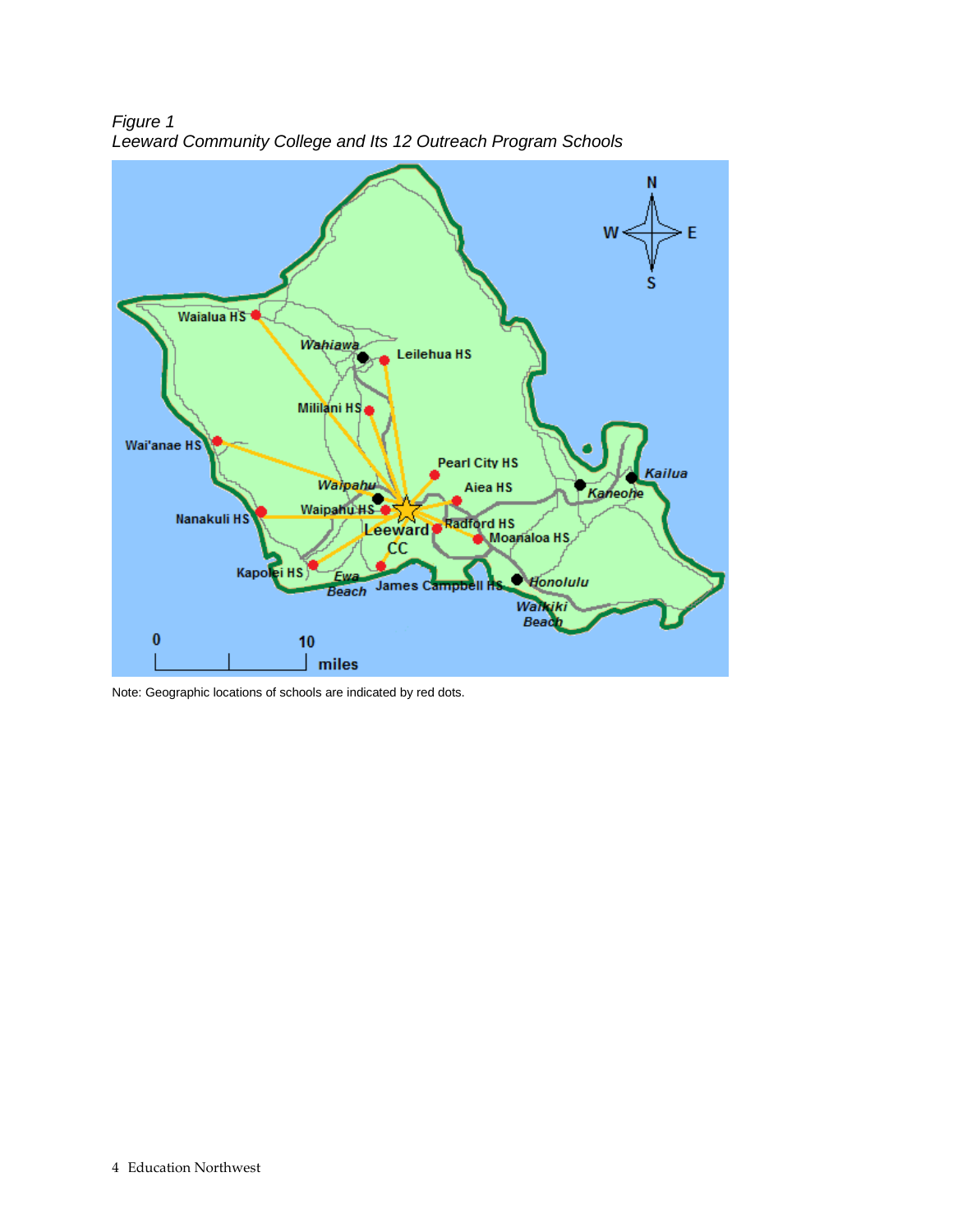## <span id="page-12-0"></span>Development of the Outreach Program

Reaching out to secondary schools is certainly not a new concept for community colleges in Hawaiʻi. However, outreach services provided by community colleges tended to focus on recruitment rather than preparing high school students to succeed at the postsecondary level. GEAR UP Hawaiʻi envisioned using community college and high school partnerships to deliver college preparation services and programs directly to secondary school students.

To encourage community colleges to reach out to secondary schools and focus on issues of college readiness and success, GEAR UP Hawaiʻi issued a Request for Proposal (RFP) in 2005 to all community colleges to solicit their ideas for activities and programs aligned with the mission of GEAR UP—to prepare low-income students for postsecondary education. This RFP process was accompanied by conversations between GEAR UP and community college staff members to understand what community colleges were already doing and explore various possibilities for community colleges to work directly with secondary school students on college preparation. An LCC student services staff member recalled how GEAR UP helped transform student services at LCC:

*LCC student service leadership recognized early on that GEAR UP funding presented an opportunity to build a stronger relationship with high schools in our service area. There was no outreach program prior to collaboration with GEAR UP and efforts in reaching out were spotty at most. At that time, our counselors here were assigned to individual schools, and services depended on the type of service provided by individual counselors. Some counselors never visited any secondary schools and the relationship between LCC and secondary schools was remote and had much more to be desired. GEAR UP provided us with an opportunity to formalize an outreach program and create a deliberate, coordinated program.* 

LCC's proposal stood out as having the qualities of a partner who could implement and institutionalize a strong outreach program. These qualities included:

- A strong belief among the college and student services leadership in strengthening outreach to secondary schools
- A need to streamline and coordinate outreach services
- Committed staff members that would ensure sustainability
- Target high schools with a high percentage of low-income students
- Prior outreach experiences in the Career and Technical Education (CTE) program
- The commitment and related policies to support and assist students' transition from a two-year community college to a four-year university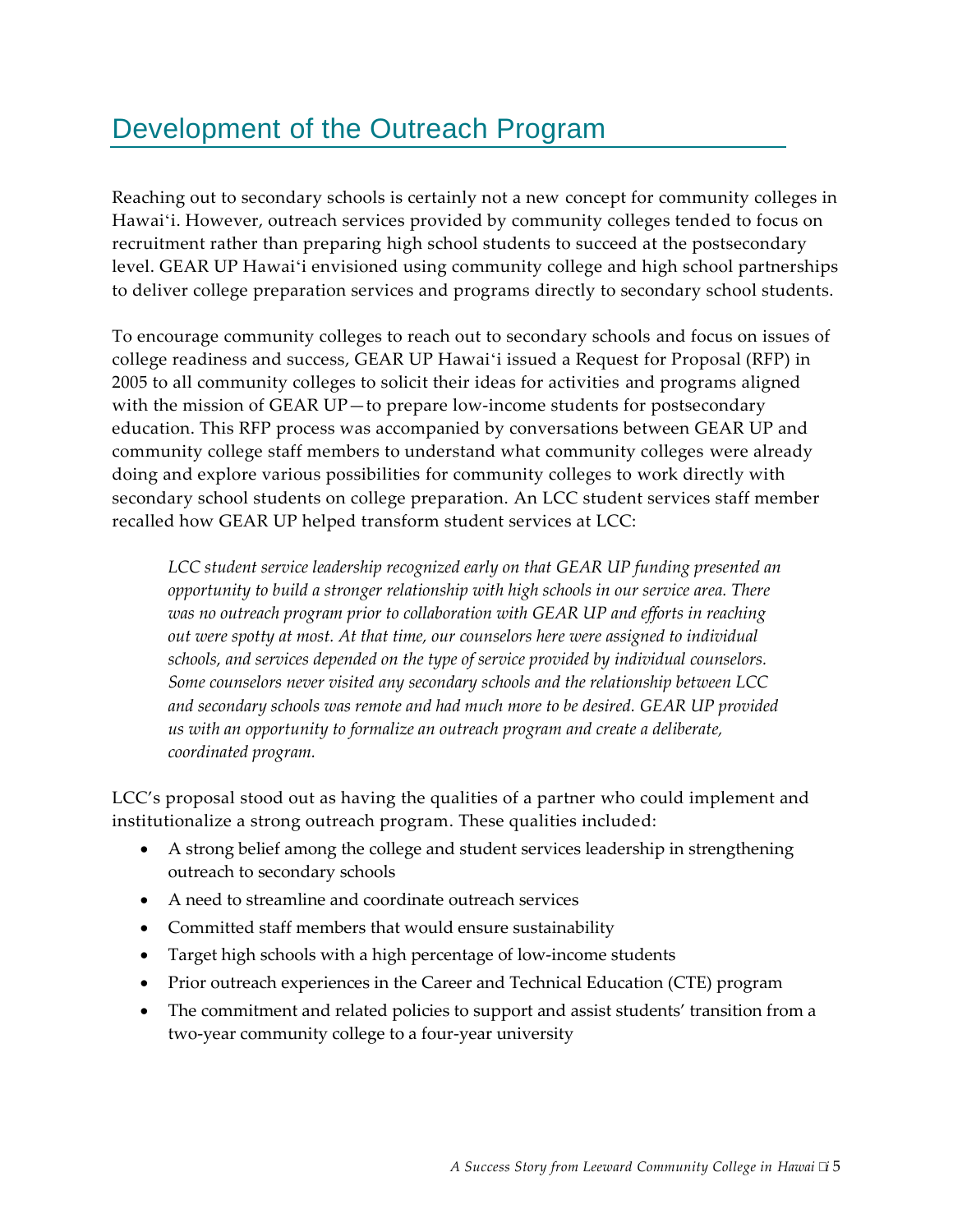Using funding from the GEAR UP grant, LCC student services formed a "GEAR UP team" to plan the outreach program. The GEAR UP team had to create buy-in for the program because they faced a number of staff concerns. First, there was debate regarding who LCC students were. The attitude was: "We are here to serve students who are on this campus." Staff did not think resources should be directed to high school students. Second, staff members were concerned about who was going to do the work. Counselors could not spend an extensive amount of time at secondary schools, and the suggestion of using college student mentors quickly raised a concern regarding the quality of services. Finally, there was a general concern that another program was being "dumped" on counselors. As we will describe subsequently, the deliberate design of the outreach program addressed many of these concerns.

The GEAR UP team developed an outreach program model guided by three key principles:

- 1. *Relevance:* Student services should be relevant to the needs of the students they serve.
- 2. *Access:* LCC student services and information should be more accessible to students and their schools.
- 3. *Sustainability*: The program should be built to last beyond the GEAR UP funding and eventually be an integral part of student services at LCC.

#### <span id="page-13-0"></span>**Relevance**

The commitment to relevance led to more communication between LCC and its service area schools. In 2005, LCC formed an advisory board with high school counselors. Instead of making guesses, LCC invited advisory board members to share the realities they were dealing with in their schools. These conversations provided LCC staff members with detailed accounts of a high school counselor's day-to-day activities, and they quickly came to realize that high school counselors did many tasks with many students, and much of their responsibilities had nothing to do with college preparation. In addition, when high school students applied for college, these counselors spent a large amount of time juggling college visits and other requests from colleges.

To respond to high school counselors' needs, LCC streamlined services and communication between LCC and high schools to alleviate the burden on high school counselors. In the past, multiple counselors and staff members provided different, uncoordinated, and inconsistent services to high schools. Using GEAR UP funding, LCC created a position to manage the outreach program, and the coordinator became the primary point of contact to the high schools. In addition, as we will describe subsequently, many of the outreach program services are intended to directly support high school counselors, rather than add work.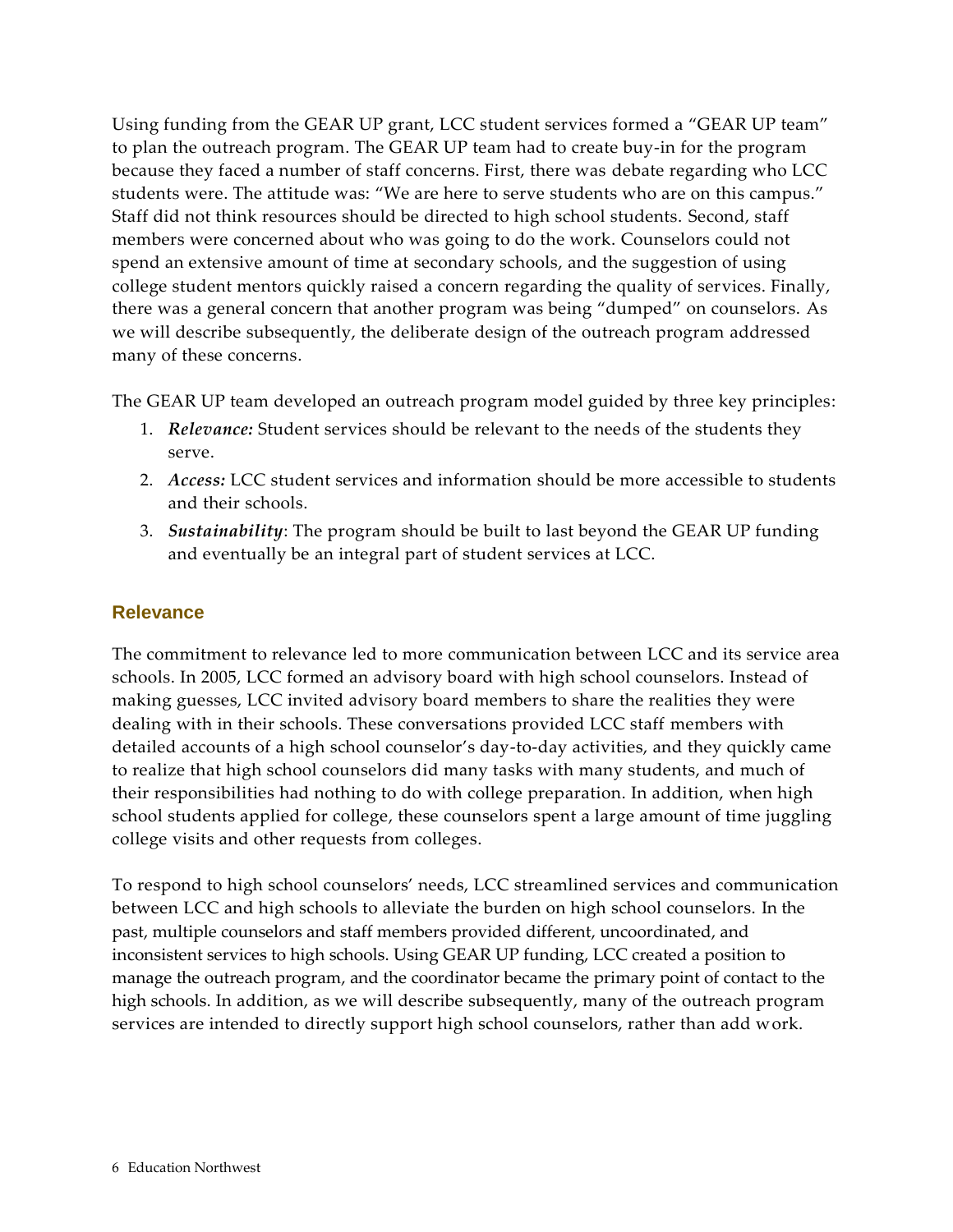An LCC staff member described the overall impact of GEAR UP funding and how LCC delivers more coordinated, personalized services to high schools:

*GEAR UP gives us the resources to reach out and deliberately make a plan in doing all these things. Having a dedicated person do this made a big difference…Personal familiarity is very important in the context of communities we serve. We are making ourselves relatable. Some students in the past did not know where LCC is even though they are just a few miles away from us. GEAR UP allows us to make connections with school counselors and talk about specific issues their students have. They know us and are comfortable with us.*

### <span id="page-14-0"></span>**Access**

As a community college, LCC is committed to providing affordable access to higher education to all who desire to enroll at their campus. The GEAR UP team designed the outreach program to align with the broader mission of access by 1) focusing on preparing low-income students to enroll and succeed in postsecondary education and 2) making most components of their outreach program available to all students in their service area high schools. As a result, outreach shifted its focus from recruiting at the high schools to providing college preparation services, which directly aligns with the mission of GEAR UP and fills a gap in services high school counselors cannot always provide.

The commitment to access also pushed LCC staff to recognize and accept that serving high school students is essential to broadening access and contributing to the college success of students who may one day be LCC students. The outreach program design has allowed LCC to build a better relationship with the community and give all students, regardless of their background, the same opportunity to enter and succeed at LCC or other colleges .

### <span id="page-14-1"></span>**Sustainability**

To plant the seed of the sustainability, the GEAR UP Hawaiʻi RFP specified that community colleges could only use GEAR UP money to fund a position for no more than three years and, after that, community colleges would contribute at least 25 percent of funding for that position. This requirement demands the commitment from community colleges to build their own capacity and, ideally, institutionalize the position by covering the full cost of the position with institutional funds.

As a result, the outreach program, partially funded by GEAR UP Hawaiʻi, is now a permanent part of student services at LCC. As shown in the following figure, under the Dean of Student Services, an assistant to the dean supports the dean and coordinates different units of student services, including the College Recruitment office, which houses the outreach program.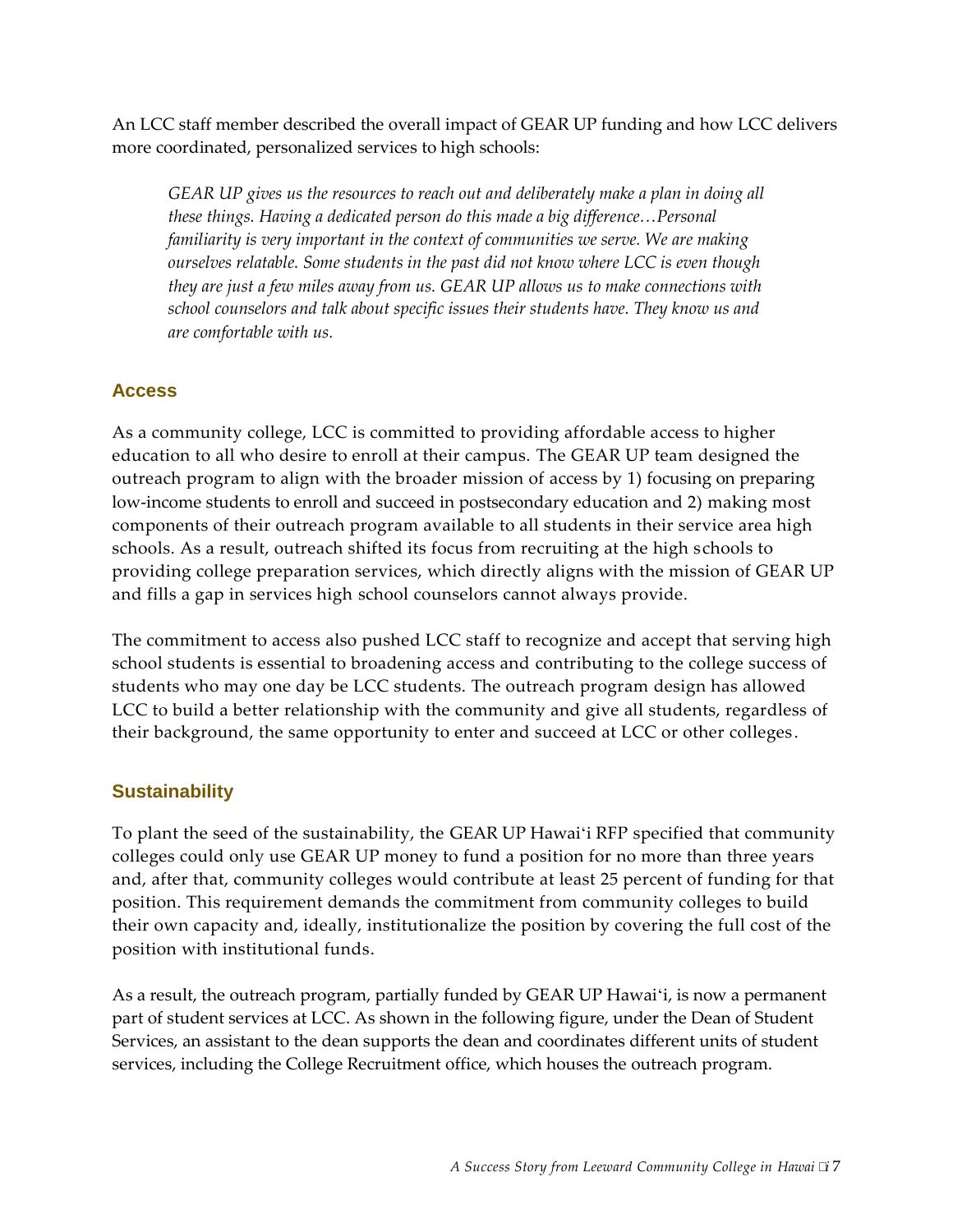

<span id="page-15-0"></span>*Figure 2 Organizational Chart of Student Services at Leeward Community College*

The college recruitment unit is the smallest unit within the structure of student services, and staffed with only one full-time employee, who coordinates the college outreach program, without any clerical support. The outreach coordinator is supported by student peer mentors who handle much of the outreach that takes place in high school classrooms. To address concerns regarding the quality of services, peer mentors are chosen through a highly selective interview process. These peer mentors represent some of the strongest students and leaders on campus.

Further, student services leadership used GEAR UP funds to design a set of outreach events, materials, and activities that can be used continually by different individuals across different schools. The outreach program replaced a "piecemeal" process of outreach (that involved creating and recreating events and activities) with a standardized set of materials and activities that, in a long-run, saved college staff members' time and resources because they no longer had to create their own events, materials, and activities for high school students. In creating a sustainable outreach program, the student services leadership also addressed a primary concern LCC staff had regarding the time and resources required to implement an outreach program.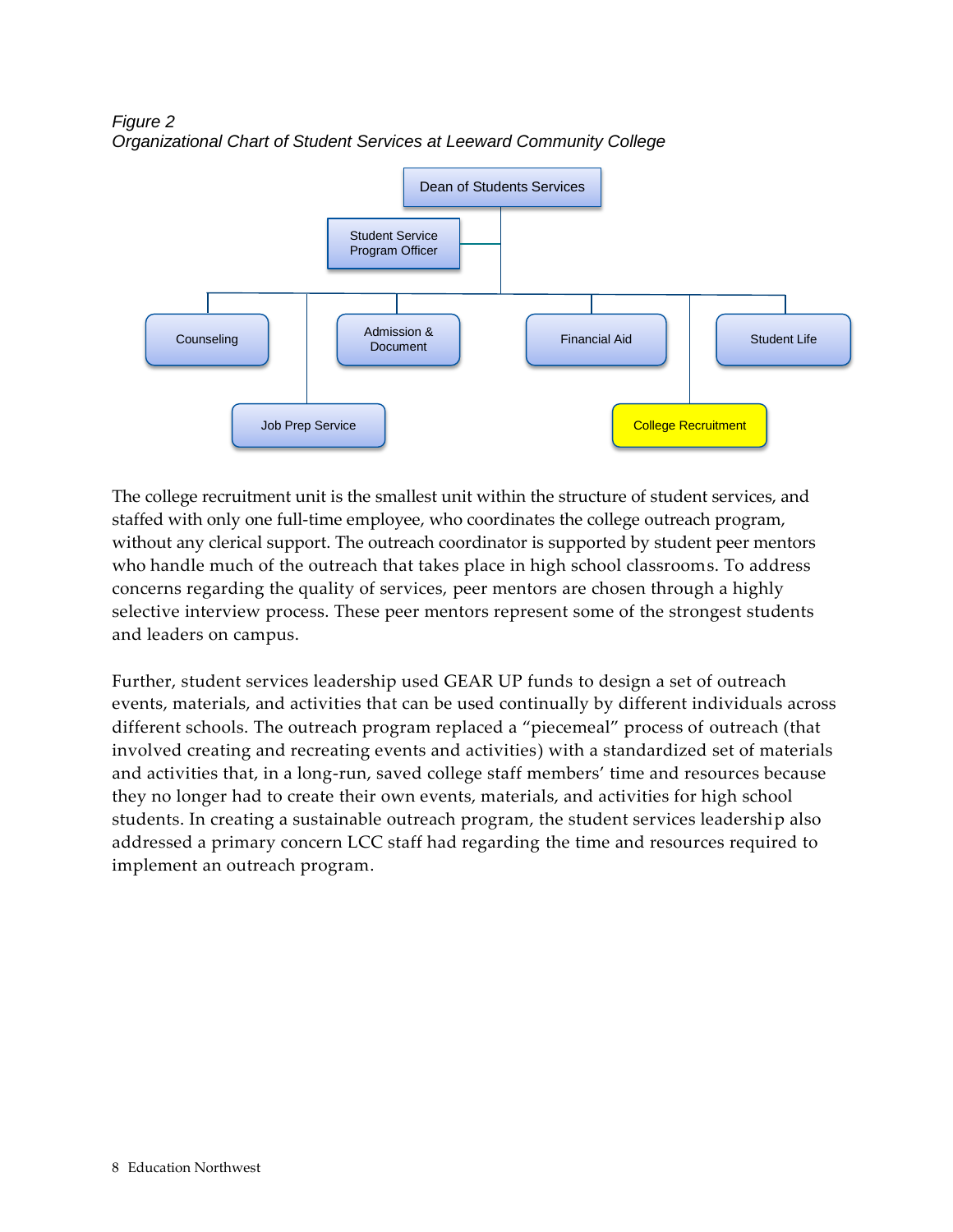## <span id="page-16-0"></span>Description of the Outreach Program

The key components of the outreach program consist of the following: Student-to-Student Service, Discover Leeward Day, the Bridge Program, First-Year Experience, and Annual Gathering of High School Counselors.

### <span id="page-16-1"></span>**Student to Student Service**

Student to Student Service (S2S) is the largest component of the outreach program. S2S employs LCC students, usually in their second year at LCC, to provide different workshops on college prep for high school students at their schools. The peer mentors also work individually with students on applying for college. S2S is based on an early model of peer mentoring from the Career and Technical Education (CTE) program that recruited prospective students from lowincome schools. S2S took advantage of the network of schools established via CTE Peer Mentoring and expanded the network, as well as the contents of the program, with a clear focus on college preparation.

The S2S selection and training process is highly rigorous in order to maintain the quality of services. About seven peer mentors were hand-picked by the coordinator in charge of the College Recruitment unit, through an extensive interview process. The key characteristics the coordinator looks for when selecting peer mentors are demonstrated leadership skills and responsibility, public speaking skills, a strong work ethic and professionalism, and a passion for working with high school students to improve college readiness and success. The coordinator refers to them as "elite students" at the college. Peer mentors were equally proud to be selected to be part of the program. One peer mentor told us:

*It takes a certain person to do this job. They have to represent LCC well and have a strong passion for helping students recognize that they can pursue postsecondary education. We need to be a good role model for these students.* 

The outreach coordinator provides each peer mentor with a training manual, known as "a big binder," and using the manual, trains peer mentors on an individual basis and as a whole group to ensure they understand the responsibilities, rules, and regulations at both the college and the high schools they serve.

#### **Workshop Series**

One component of S2S is a series of interactive workshops provided to high school students in their classrooms. College personnel with expertise in college preparation designed the workshop content and pedagogy, and peer mentors collaborated to update the information and activities to make them more relevant to high school students. The workshops use group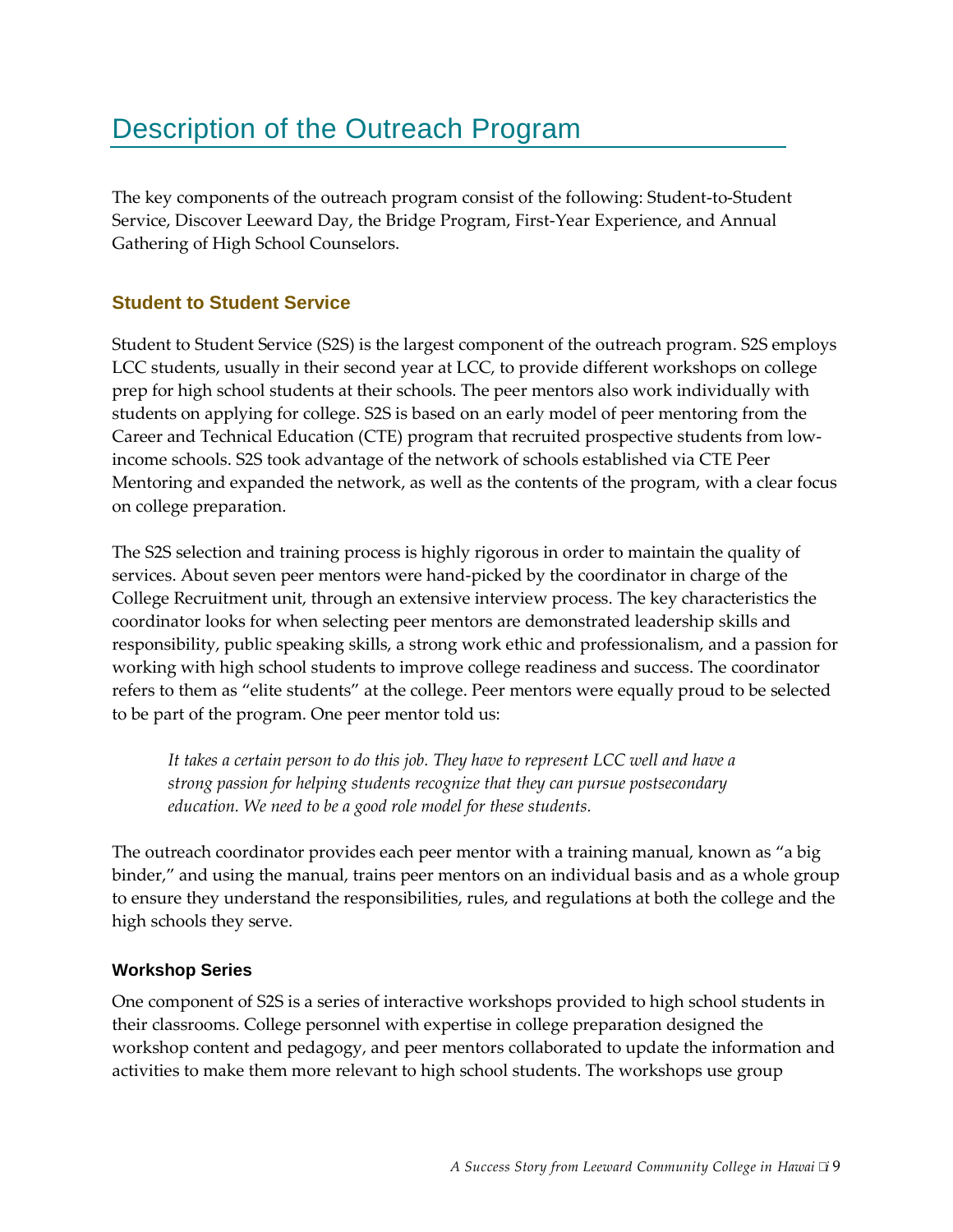activities to engage students in topics related to college planning and readiness. These series of workshops include the following:

#### **College 101**: **The Value of College**

Geared for student in grades 9 and 10, this workshop provides students with information on the value of going to college by describing the different types of careers and salaries an individual might have with a high school diploma, an AA, BA, MA, and other degree types.

#### **College 201: The Application Process**

Geared for students in grades 10 and 11, this workshop teaches students about the college application process, from applying to attending their first day of college. Peer mentors discuss all the steps required to become a new student.

#### **College 301: Financial Aid**

Geared for students in grades 11 and 12, this workshop teaches students about applying for financial aid, different types of financial aid, and what financial aid can be used for.

#### **College 401: Money Management**

Geared for students in grades 11 and 12, this workshop provides students with a chance to experience what it is like, financially, to be a first-time college student. Secondary students practice managing the money they earn and/or receive from financial aid, their parents, and other sources.

These workshops build a "college-going" culture by teaching students about the value of college and how to plan for college and by capitalizing on peer mentors' personal experiences. Peer mentors also engage students in interactive problem-solving activities, and are responsive to counselor and teacher needs. The program coordinator visits target high schools regularly and assesses the needs of each school so that peer mentors can further tailor workshops to the context of each school. At the request of participating schools, student services staff members often supplement these workshops with more technical and detailed sessions on certain topics, such as how to complete FAFSA.

The personal touch by the coordinator visits and the workshops provided by peer mentors have greatly enhanced the connection between LCC and its secondary schools. One principal commented:

*It is wonderful to have someone we know from LCC and we feel comfortable asking many questions, and we get our responses quickly. Our students feel the same way.* 

Another high school counselor spoke about the coordinator and said: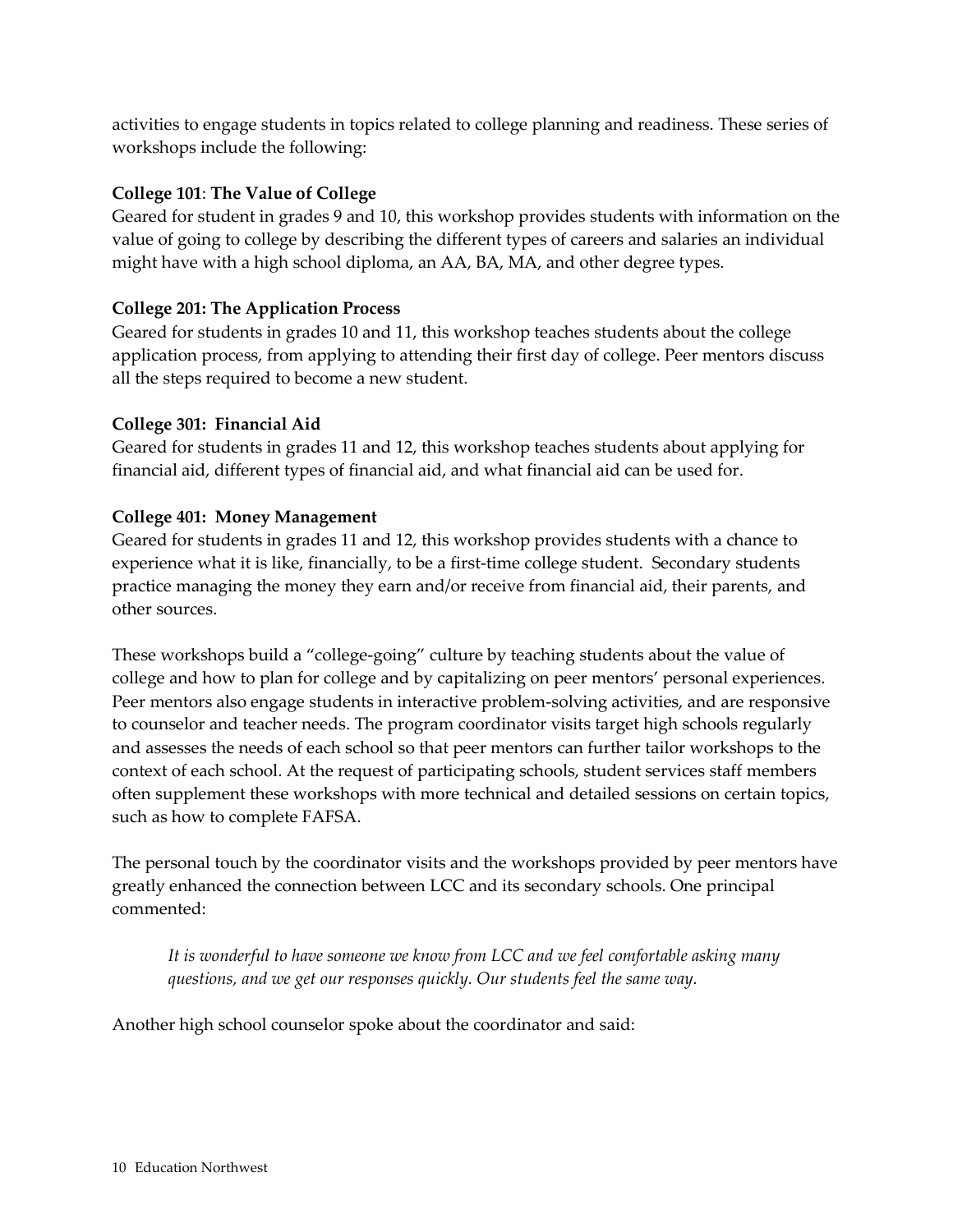*Whatever high schools need, she provides. She goes out to high schools and does presentations. She is a one-woman show…She contacts us and then LCC peer mentors come and do a lot of the work.*

A high school principal echoed the above sentiment when he said:

*[The outreach coordinator] is [the school counselor's] point of contact. She is instrumental in everything. Having that point of contact and relationship is important. [The outreach coordinator] comes out and supports us in all aspects. She is on campus, so our students know her. The frequent updates from her are helpful.*

In 2012–2013, peer mentors provided workshops for a total of 2,463 students, after which each student completed a short feedback form. Almost all student participants agreed that workshops:

- Were informative and helpful
- Helped them understand the importance of going to college
- Helped them understand LCC was an option for them
- Helped them make up their mind to go to college

In an open-ended question, students were asked to identify two benefits of attending college. The most frequent responses regarding the benefits of going to college were: 1) to earn more money, 2) have a better career/future, 3) higher/better education, 4) better future for my family, and 5) more options in life.

Overall, the feedback from schools regarding these workshops was very positive. Schools increasingly want to participate in this program and take advantage of the workshops, which now have to be booked a few months in advance, and, as the coordinator noted, "some student mentors have started to go to intermediate schools and elementary schools" in the service area. The workshops have also been a learning experience for counselors and teachers by improving their understanding of the realities of the college and financial aid application process and campus life from a student perspective.

#### **Individual College Application Help**

A second component of S2S is individual college application help. Peer mentors visit high schools based on the needs of the high school counselor. At some schools we visited, LCC peer mentors visited the high school every day, and at others, they visited once a week. Across all the schools we visited, the peer mentors have a similar role: they work individually with high school seniors, who are applying for college, on their college application. A counselor who received peer mentor help from LCC and other colleges described the process: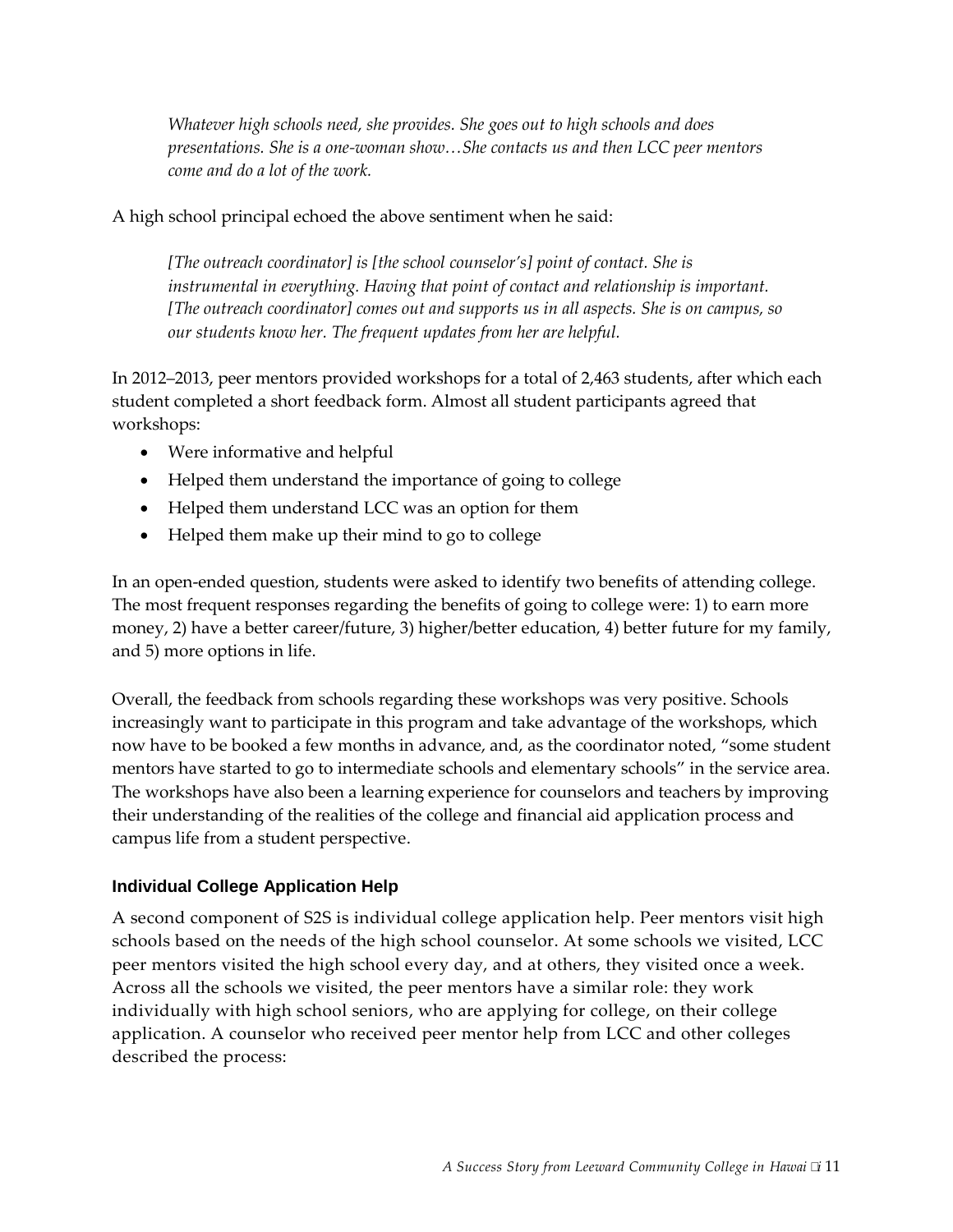*The peer mentors are a clone of me. They don't have the counseling background, but they know the application process. It is nice for the kids because they are younger people who graduated from our high school. Somebody is here every day from LCC; sometimes there are two. LCC peer mentors come so often that they often meet with anyone. The LCC peer mentors are very helpful. At the basic level, they can help students apply to any college, even a four-year college in the mainland.* 

High school counselors and administrators had nothing but praise for LCC peer mentors who visited their classes and helped students apply for college. High school counselors said:

*I wish had more numbers to prove the impact, but I know it in my heart. It is overwhelming to help this many kids and [the peer mentors] are like a life boat and I am on the Titanic. They are so helpful.*

*Students enjoy working with peer mentors. They like hearing about college from a student perspective. The students are applying for college. Applications are being filled out.* 

*[The peer mentors] raise awareness about going to college because they are closer to my students' age. They are helpful to students applying to four-year colleges too. There are more students applying to college now than if it was just me.*

LCC students we spoke with also recounted their work with peer mentors when they were in high school, which largely centered on help with applying for financial aid. Their perspectives emphasized the importance of financial aid in helping students attend community college, and how peer mentors contributed to broadening access to higher education for students from lowincome backgrounds. For example, the LCC students told us the following:

*I worked with a peer mentor and asked them about money and the FAFSA. I filled out my college application with peer mentor.*

*I worked with a peer mentor at Campbell [high school]. She explained how to fill out the college form. She helped me sign up for the Pell grant and other scholarships. It was helpful.*

*The peer mentor told me about FAFSA. FAFSA helped me commit to something, to come to college.*

#### <span id="page-19-0"></span>**Discover Leeward Day**

Discover Leeward Day is a half-day event offered annually in February on the LCC campus to high school seniors, particularly those who have applied for enrollment at LCC. The College Recruitment Unit coordinates the event, and staff members from various offices of student services comprise a committee who plan the event. It is the culminating event in reaching prospective students by inviting them to the campus and exposing them to various academic programs and campus services and facilities.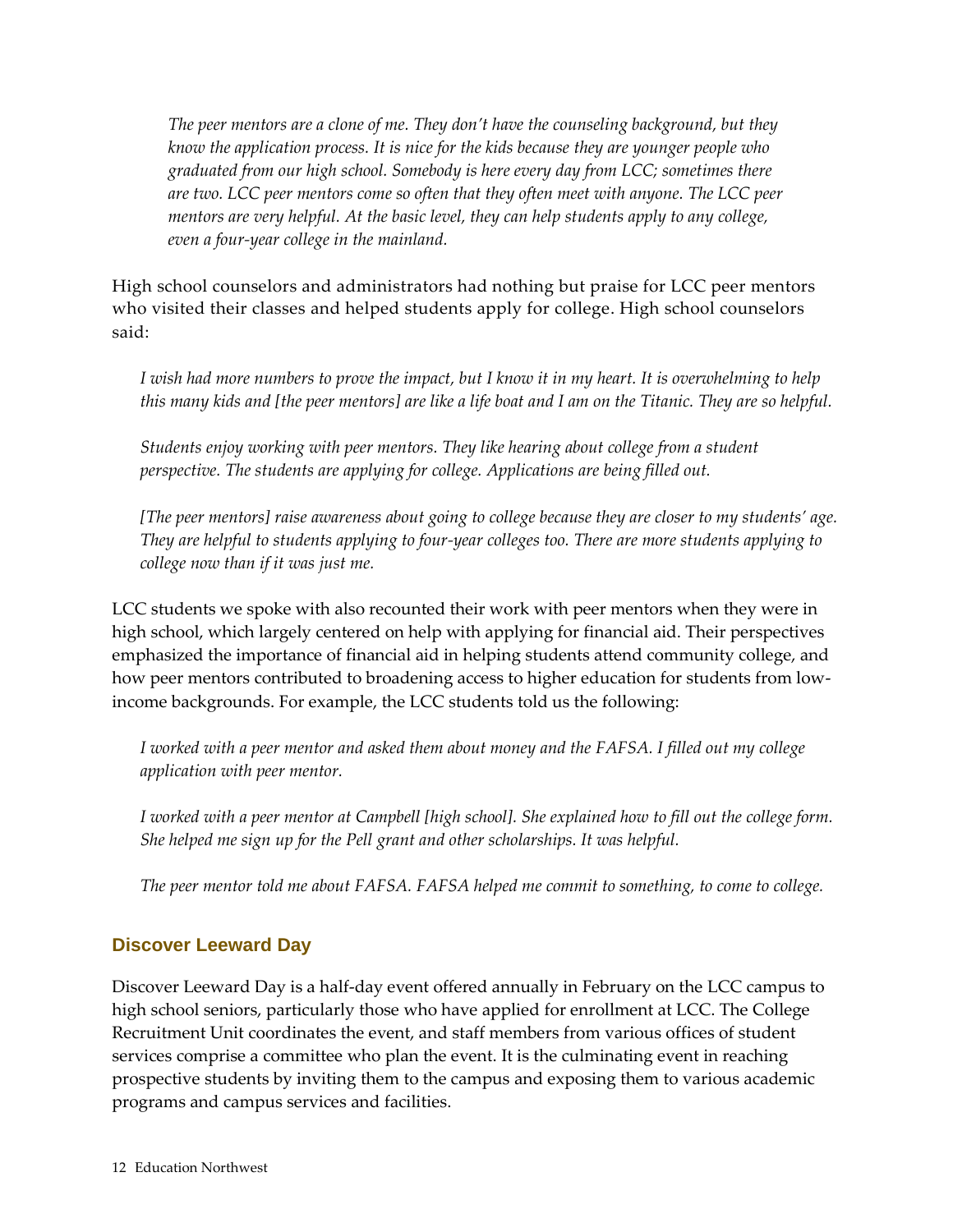We observed the Discover Leeward Day of 2014, and we were impressed by staff members' warmth and friendliness toward student participants, including about 190 students from 12 schools. The message from each of the sessions to students was clear: "You can do it. We are here to support you." Each session was delivered in a personal and non-threatening manner with a lot of humor. Some of the presentations were given by recent graduates of the college. A panel of current college students did a Questions and Answers session addressing:

- How is college different from high school?
- What advice would you give to incoming students?
- What is the best thing about your experience at Leeward?

Throughout the day, there was an emphasis on the economic value of college, the specific career opportunities tied to specific degrees, and how to transfer to a four-year college. For example, when a faculty member humorously asked the student audience, "Do you want to stay at LCC for the rest of your life? Please raise your hand if you do," no one raised a hand. The faculty presenter continued with a broad smile on his face, "Yes, that is right. We don't want you to stay here forever and we want you to go on with your life. Our AA credits here are transferrable within the UH system." He told students if they completed a STEM program at LCC, they would automatically get an invitation from the UH system to apply to a four-year university. Toward the end of the day, the Dean of Career and Technical Education presented data on outcomes of CTE students. He reported that 90 percent of CTE students are hired after graduating from LCC compared with 70 percent nationwide.

In classrooms, students learned about specific degree programs. We observed the presentation by the Hawaiian Studies program where faculty, staff, and LCC students talked about specific degrees and careers in Hawaiian studies, and about supports and services for Native Hawaiian students. In another classroom, students who were interested in a teaching career watched a video presentation by Rita Pierson about the power of connecting with students. A faculty member from the education department followed up with specific requirements for an AA degree in teaching. He also did a comparison between university and community colleges: class size, cost per class, degrees, service learning, and so forth, to help students understand the economic aspect of attending a community college versus a four-year university, as well as how to transition from one to another.

On their way to the buses which would take them back to school, we chatted with a few students participants and asked their response to the half-day event. Here are a few quotes we received:

*I am very excited about coming to LCC and it is not intimidating as I thought. Faculty members here are so nice to us.* 

*I am glad I got my application done, and this event gave me more details about what I need to do when I get here.*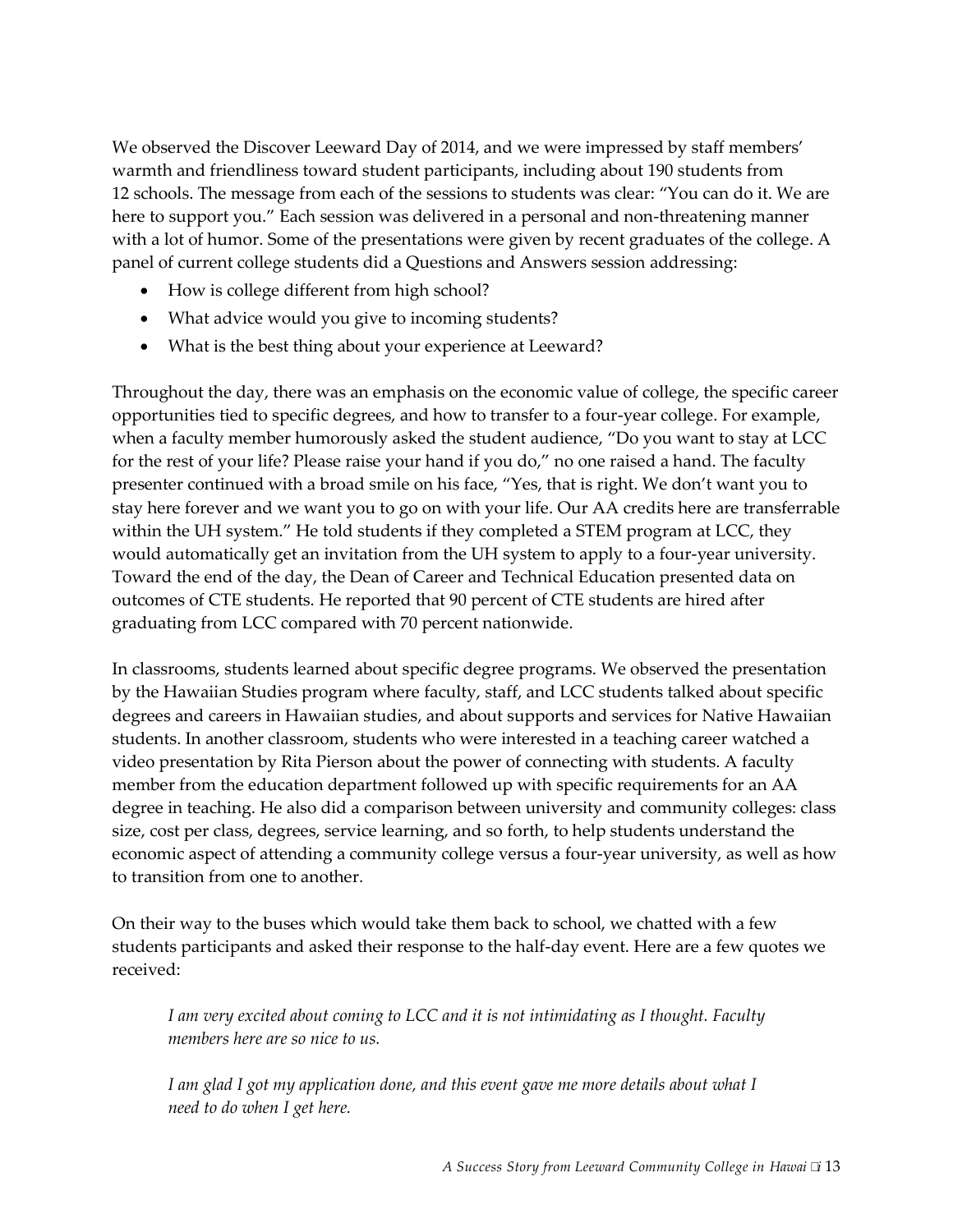*I am really impressed with the programs that LCC offers and the CTE program is very attractive to me.* 

*It is wonderful to listen to those students who have already graduated from the college as well as those who are currently enrolled in the college.* 

## <span id="page-21-0"></span>**The High School Bridge Program & First Year Experience**

The outreach program has now expanded to include two new components: the high school bridge program and first year experience. These programs aid to bridge the gap between college application and college enrollment by supporting students, particularly low-income and first generation students, as they transition from their senior year in high school to their first year in college.

The High School Bridge Program is similar to S2S, but provides more in-depth support to seniors who are prospective LCC students. The assistance is comprehensive to address gaps in college application and actual matriculation because many more students apply to LCC than actually show up on campus in the fall. Currently, five Title I high schools are participating in this program. In 2013, the proportion of students in these schools who received free or reduced price lunch ranged from 50 percent to 73 percent.

High school seniors receive one-on-one assistance from peer mentors or an LCC student services recruiter in: completing their college admissions application, taking the LCC college placement exams, submitting health clearances, signing up for new student orientation, scheduling counseling appointments, completing the FAFSA application, and learning about the LCC freshmen summer camp. The LCC enrollment data for Fall 2013 suggested the program shows promise at closing the gap between applying to LCC and actually enrolling at LCC. At that time three high schools and over 300 students participated in the program. In 2012, around 30 percent of LCC applicants from the three high schools actually enrolled at LCC in Fall 2012. In 2013, the number of applications from the three high schools almost doubled, and the percentage of bridge participants from the three schools who actually enrolled at LCC in the 2013–14 academic year ranged from 60 to 94 percent.

Starting in 2011, the federal government allowed GEAR UP funds to provide services to students who were enrolled in college in their first year. In 2012, LCC acted accordingly by adding a component to their outreach program: the First Year Experience (FYE). A designated staff member from student services, funded by GEAR UP Hawaiʻi, oversees peer mentors who reach out to first-year students via a weekly email to provide support and help them form a social circle of support for each other. The First Year Experience is also part of early warning system called "Maka'ala" ("Eyes Wide Open"), which was piloted from 2008-2011 and expanded to the entire campus in fall 2011. Student Services tracks student academic performance and attendance in the first six weeks of student enrollment at the college and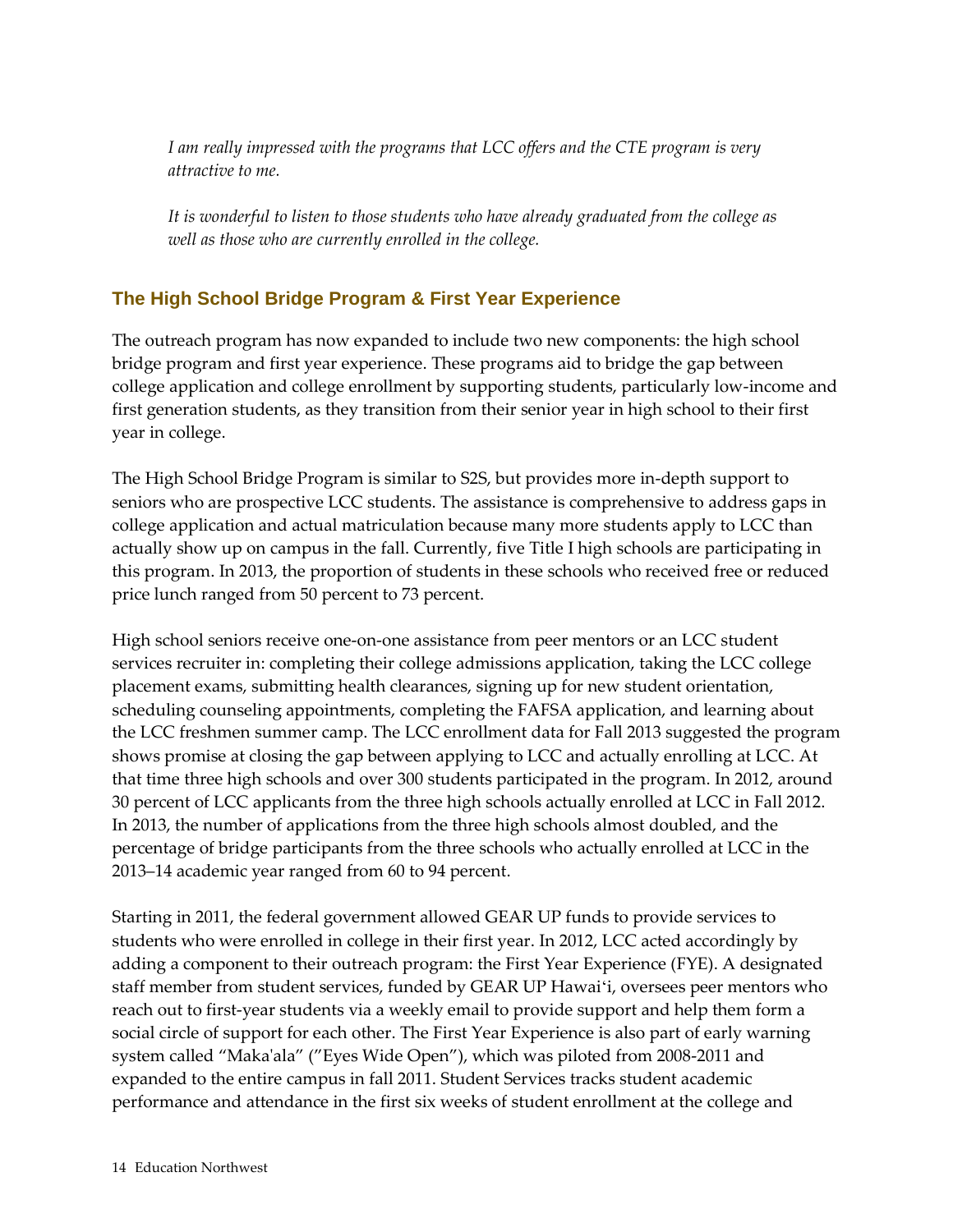identifies any student who is at risk of dropping out. These identified students are encouraged to meet with their counselors to address their needs.

#### <span id="page-22-0"></span>**Annual Gathering of School Counselors at Leeward**

The idea of gathering high school counselors at community colleges was well supported by GEAR UP Hawaiʻi. GEAR UP funds are used by most community colleges to sponsor an annual one-day event with preparation and follow-up activities. The purpose of the gathering is to increase the communication between high school counselors and administrators and community college staff members to tackle challenges related to preparing students for college.

LCC invites counselors and administrators from their service area schools to the campus for one day to share what programs are available at LCC and to communicate changes to LCC programs and processes and new opportunities for students. This gathering is also an opportunity for LCC staff members to listen to secondary school realities and brainstorm various ways to collaborate with schools in their service area. As part of preparation for this event and the topics for the discussion, LCC provides each participating school with pertinent information —the proportion of students from their high school who enrolled at LCC and participated in developmental education. Developmental education encompasses basic skills courses in reading, writing, and math that do not count towards students' degree program. Developmental education rates represent a key indicator of students who are not prepared for college-level academic courses. The principals we interviewed were very appreciative of the data and used them to assess where they could improve support at their schools to better prepare their students academically.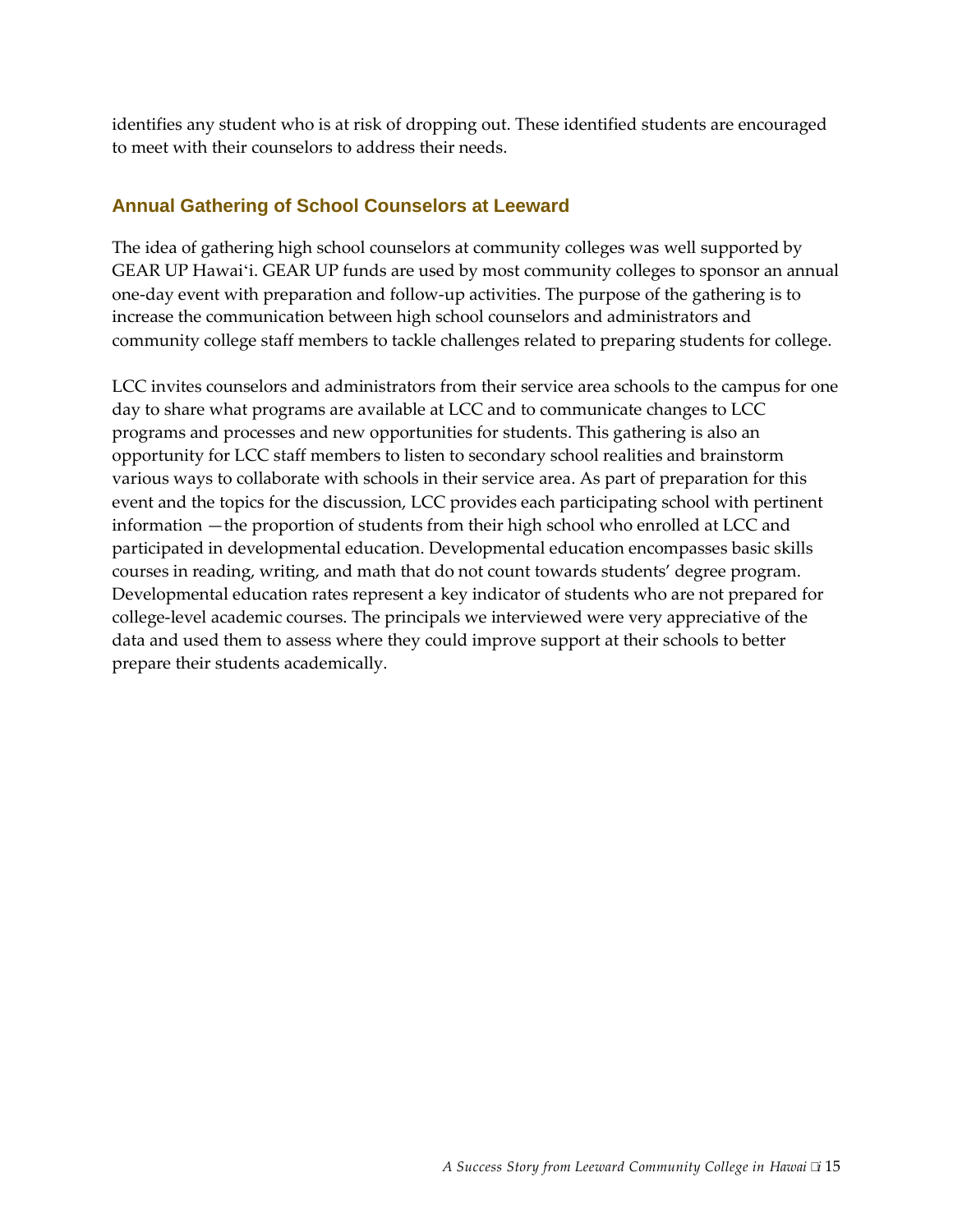## <span id="page-23-0"></span>**Conclusion**

LCC strategically used GEAR UP funds to develop an outreach program that reaches out to high school students in grades 9 through 12 and provides them with key college preparation information (S2S workshops), supports all students in applying for college (S2S college application help), targets seniors to close the gap between college application and enrollment (HS Bridge Program), and supports students in their first year in college (FYE). In doing so, LCC has created activities and services that are relevant to the needs of high schools in their service area and have broadened access to LCC and higher education in general. These activities and services are institutionalized so that they are a sustainable part of LCC Student Services.

### <span id="page-23-1"></span>**Areas of Improvement**

In collecting data to prepare this report, we heard two areas of feedback about the program.

First, LCC primarily uses a single point of contact for the outreach program— the program coordinator—a strategy that facilitates the coordination of services and relationship-building with high schools, but also raises concerns about sustainability. The coordinator is extremely dedicated to her work, and over and over, high school administrators and counselors praised her, calling her "instrumental in everything" and "a one-woman show." However, some were also concerned about the sustainability of services if the outreach coordinator gets "burned out " or replaced by someone without the same level of dedication.

We suggest, then, that to ensure the success and sustainability of the outreach program, the outreach coordinator must be supported by a strong group of student leaders and administrative support from the college. One source of support is to expand the number of peer mentors to ensure the delivery of a robust set of outreach services. In addition, the outreach coordinator should receive administrative or clerical support to ease the burden of managing a large number of tasks and individuals.

Second, we also heard concerns from peer mentors of missed opportunities for them to continue to provide first-year college support for those with whom they have already established relationships via their services in high schools. From the perspective of peer mentors, providing such support should be a natural part of peer mentoring. Instead, their connections with these high school students are disrupted when the students they have helped enroll at LCC. One peer mentor expressed his frustration:

*We help them in high school with the workshops. We help them apply to college. We help them create their FAFSA account, fill in the student portion, and tell them what their parents should do. After they graduate, we help them during New Student Orientation. And then they disappear.*